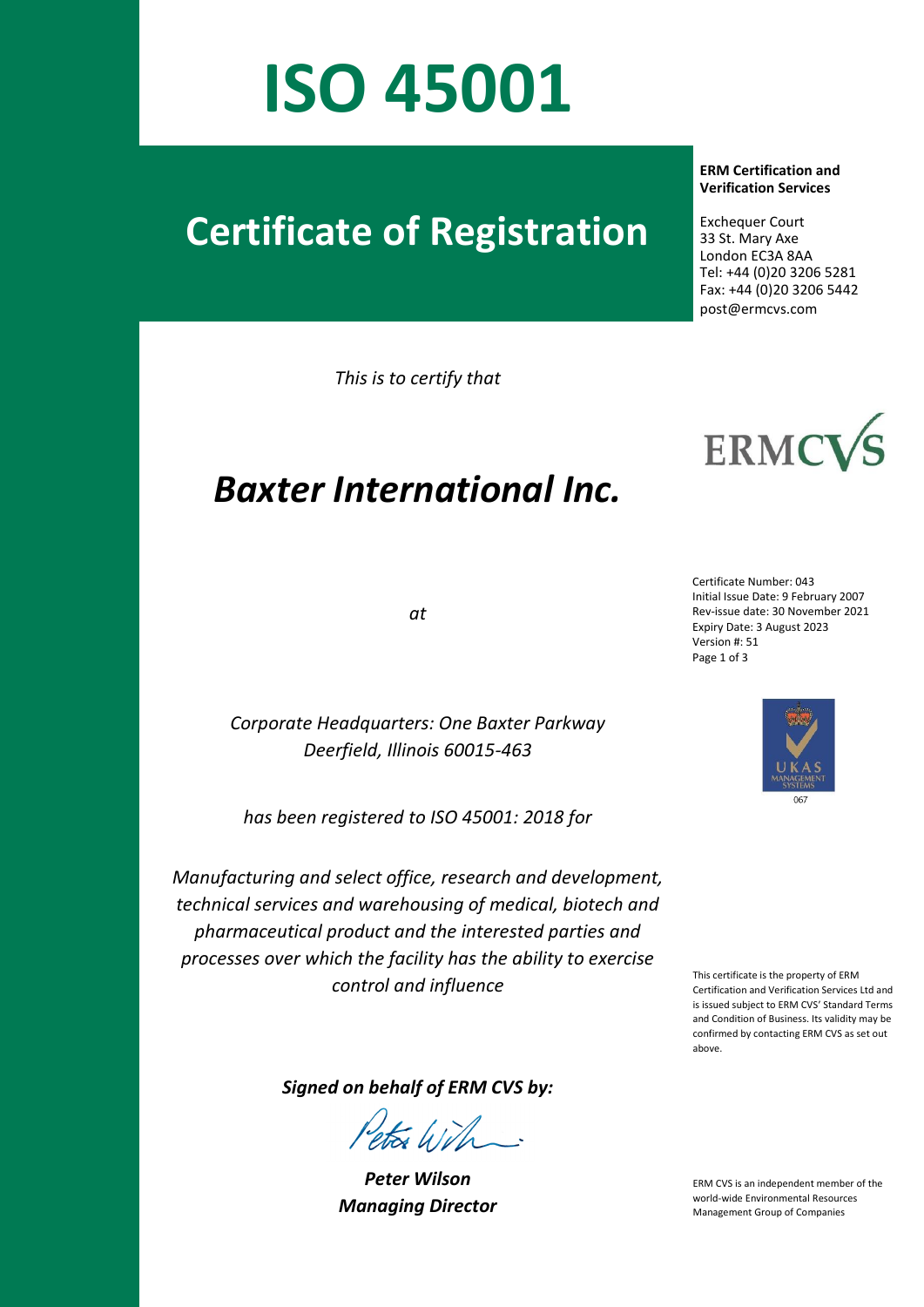*Scope: : Manufacturing and select office, research and development, technical services and warehousing of medical, biotech and pharmaceutical product and the interested parties and processes over which the facility has the ability to exercise control and influence*

| Road 721 Km, 0.3<br>Aibonito,<br>Puerto Rico 00609                                            | 89 Centre Street<br>Alliston,<br>Ontario, Canada<br>$I.9R$ $I W7$                                       | Ing. Salvador Sanchez Colin<br>No. 9, Parque Industrial<br>Atlacomulco,<br>Mexico C.P. 50450            | 33 Vestey Drive<br>Mount Wellington<br>Auckland.<br>New Zealand                                                         |
|-----------------------------------------------------------------------------------------------|---------------------------------------------------------------------------------------------------------|---------------------------------------------------------------------------------------------------------|-------------------------------------------------------------------------------------------------------------------------|
| Artur-Ladebeck-Str. 136<br>D-33647 Bielefeld<br>Germany927                                    | South Curry Pike Drive<br><b>Bloomington</b> , IN 47402                                                 | Calle 36, No. 2C-22,<br>Apartado Aero 2446,<br>Cali, Colombia                                           | Silangan Industrial Estate,<br>Brgy. Canlubang 4028,<br>Calamba City,<br>Laguna, Philippines                            |
| Apdo. 1-7052<br>Ave. Las Americas Parque<br>Industrial<br>Cartago, Costa Rica                 | Moneen Road.<br>Castlebar,<br>Co Mayo, Ireland                                                          | 911 North Davis<br>Cleveland,<br>Mississippi 38732                                                      | Unit 1 Stafford Cross Business<br>Park<br><b>Stafford Road</b><br>Croydon<br>Surrey<br>CRO 4TU<br><b>United Kingdom</b> |
| Avenida de los 50 metros No. 2<br>CIVAC, Jiutepec, Morelos,<br>México CP 62578,<br>Cuernavaca | Bieffe Medital spa<br>Via Nuova Provinciale<br>$I-23034$ Grosotto (SO),<br>Italy                        | Carretera Sanchez Km.18 1/2<br>Parque Industrial Itabo<br>Haina, D. N. Dominican<br>Republic            | Kantstrasse 2.<br>D-33790 Halle/Westfalen<br>Germany                                                                    |
| 21026 Alexander Ct<br>Hayward, CA 94545                                                       | Gambro Dialysatoren GmbH<br>Holger-Crafoord-Str. 26<br>72379 Hechingen<br>Baden-Wuerttemberg<br>Germany | Baxter Healthcare, Inc.<br>17511 Armstrong Avenue<br>Irvine, CA 92614                                   | BDCE S.A.,<br>Chemin de Papignies, 17b<br>B-7860 Lessines,<br>Belgium                                                   |
| Blvd. René Branquart, 80,<br>$B-7860$ Lessines.<br>Belgium                                    | BDCE S.A.,<br>Chemin de Papignies, 17b<br>B-7860 Lessines.<br>Belgium                                   | Highway 221 North<br>Marion, NC 28752                                                                   | <b>A47 Industrial Estate</b><br>Marsa HM R15,<br><b>Malta</b>                                                           |
| Gambro Dasco Srl - Baxter<br>Via Modenese 66, Medolla<br>Italy                                | 1900 N. Highway 201<br><b>Mountain Home,</b><br>AR 72653<br>& 6036 HWY 5 N<br>Midway,<br>Arkansas 72651 | Salthouse Road<br><b>Brackmills Industrial Estate</b><br>Northampton, NN4 7UF,<br><b>United Kingdom</b> | 1101 Jeter Avenue<br>Opelika,<br>AL 36801                                                                               |